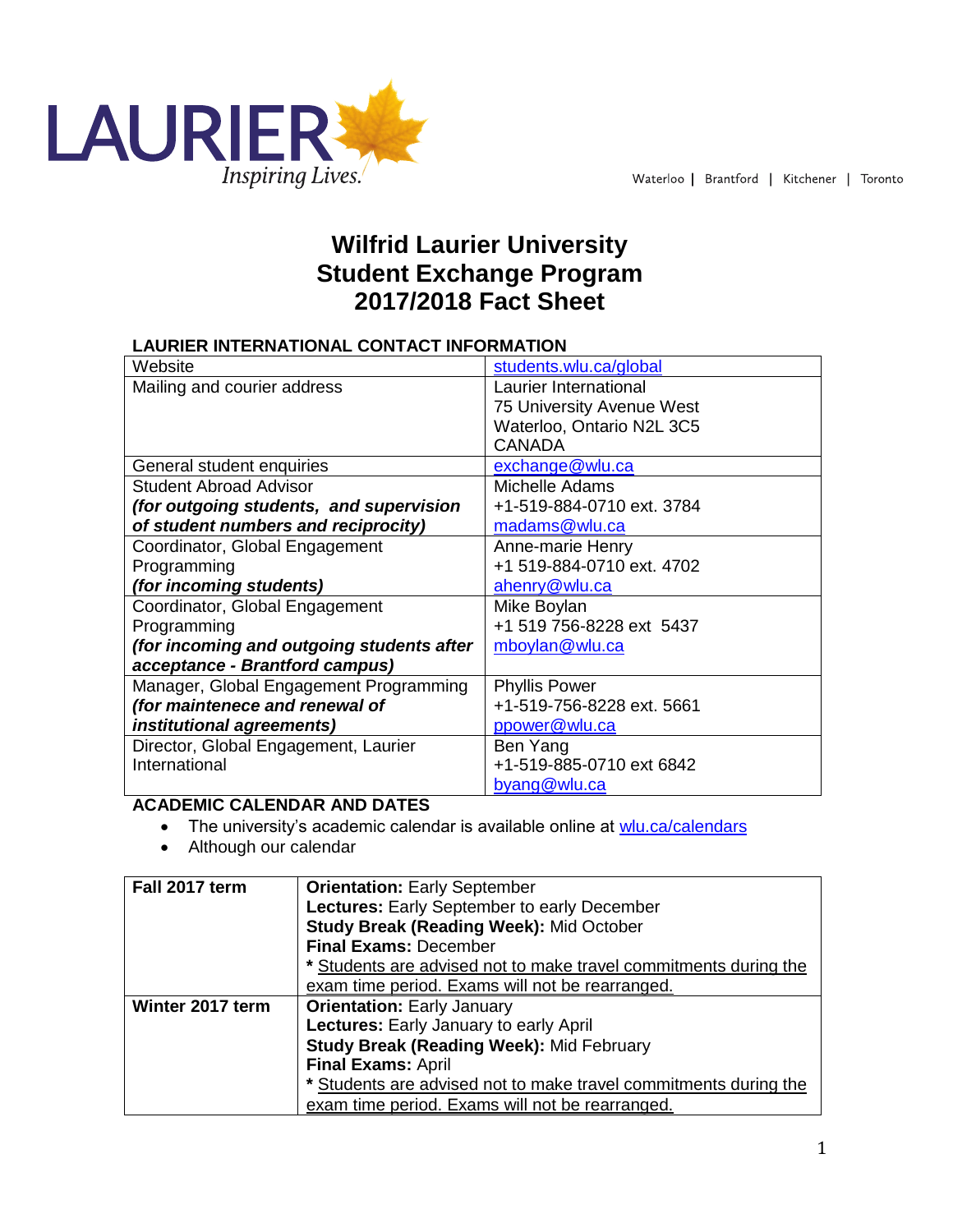## **NOMINATION/APPLICATION PROCEDURE**

Please review and complete the 2-Step Application Process at: [http://www.wlu.ca/exchange\\_application.](http://www.wlu.ca/exchange_application) An invitation to the online application will be sent to students after the nomination deadline. \*Nominate for winter at the same time

#### **Application Deadlines:**

## **Fall (September – December) and Full Year (September – April) Applicants**

Nominations are due: May 1st

Exchange Applications accepted until: May 22<sup>nd</sup>

Acceptance letters will be sent electronically to student and coordinator by mid June\*

#### **Winter (January – April) Applicants**

Nominations are due: September 18<sup>th</sup>

Exchange Applications accepted until: October 9<sup>th</sup>

Acceptance letters will be sent electronically to student and co-ordinator by the end of October\*

\* If student requires a hard copy of their acceptance letter please indicate on nomination form.

Please Note: We do not typically expect students for our summer semester

#### **LANGUAGE REQUIREMENTS**

- Language of instruction is English.
- All incoming exchange students must have sufficient English language skills to be successful in their program of study. While we do not require exchange students to complete a TOEFL or other testing, we do rely on our partner universities to nominate students with sufficient English skills.
- As a guideline, please ensure your students requesting admission at the **undergraduate** level have reached the following minimum requirements:

| TOEFL                                    | <b>MELAB</b>                          |
|------------------------------------------|---------------------------------------|
| Internet based testing: overall score of | 85 overall or higher                  |
| 83 or higher with a minimum score of 20  |                                       |
| in each component                        |                                       |
| Paper based testing: 560 or higher       |                                       |
| <b>IELTS</b>                             | <b>CAEL</b>                           |
| Academic score of 6.5 or higher          | 70 overall or higher (each band 60 or |
|                                          | higher)                               |

 For students requesting admission at the **graduate** level, please ensure they have reached the following minimum requirements:

| TOEFL<br>Internet based testing: overall score of<br>89 or higher, with minimum skill scores<br>of 21 in each component<br>Paper based testing: 573 or higher | <b>MELAB</b><br>Minimum score of 90 |
|---------------------------------------------------------------------------------------------------------------------------------------------------------------|-------------------------------------|
| <b>IELTS</b>                                                                                                                                                  | <b>CAEL</b>                         |
| Minimum score of 7                                                                                                                                            | Minimum score of 70                 |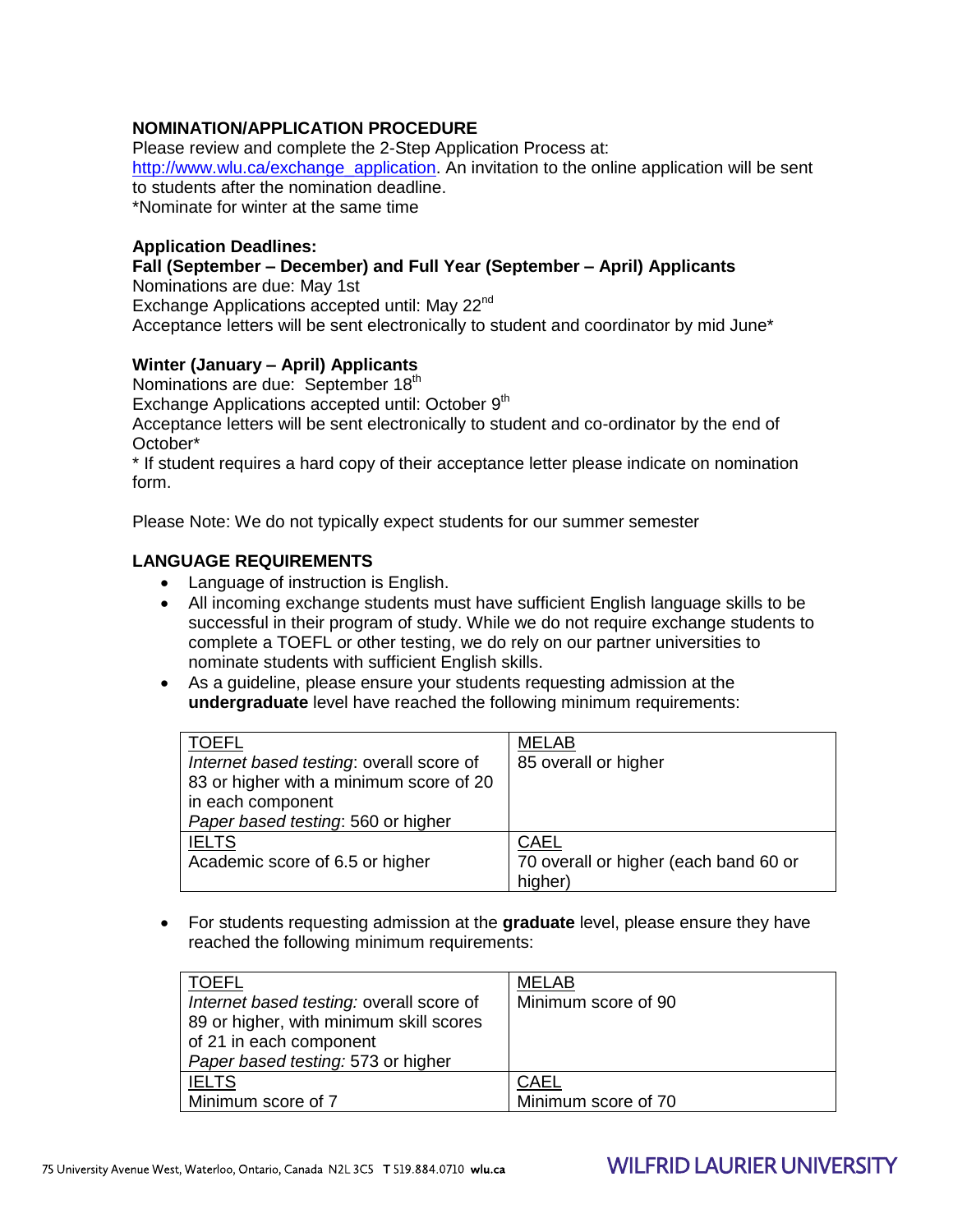## **ACADEMICS**

- Laurier can accept undergraduate and graduate students. However, graduate students must have 4 years of university experience in the topic they would like to study **before** arriving at Laurier.
- Students must be registered as full-time students when studying at Laurier. A fulltime course load is 4 courses. The maximum number of courses that students can take at Laurier is 5 courses. As a guideline, 0.5 WLU Credit (one course) = 6 ECTS. We generally do not allow exchange students to register in our online courses.
- Laurier's Grading System can be found here [https://legacy.wlu.ca/calendars/section.php?cal=1&s=505&sp=1723&ss=215](https://legacy.wlu.ca/calendars/section.php?cal=1&s=505&sp=1723&ss=2151&y=53) [1&y=53](https://legacy.wlu.ca/calendars/section.php?cal=1&s=505&sp=1723&ss=2151&y=53)
- Please note that we do not allow exam retakes.
- **Course descriptions** are available by going to [wlu.ca/calendars](http://wlu.ca/calendars) and choosing the appropriate year. Choose the appropriate grade level calendar (undergraduate or graduate), then search by Faculty (for example, Faculty of Liberal Arts or Lazaridis School of Business and Economics) and then search by Department (for example, Global Studies or Economics). Once on the department's page, click on Course Offerings to see what courses are available in this discipline area. Please note that not all courses are offered each term or each academic year. **Course schedules** can be found by going to: [telaris.wlu.ca/ssb\\_prod/bwckschd.p\\_disp\\_dyn\\_sched.](https://telaris.wlu.ca/ssb_prod/bwckschd.p_disp_dyn_sched) Search by the appropriate term and then enter the search terms (Subject or Course Code) to see the course timetable.
- Exchange students will need to choose their courses when they submit their application. Students are asked to provide their top 5 course choices and their secondary choices. Laurier International will work to register the student in their top choices, but there is no guarantee that courses will be available. For example, there may be no space left in the class or the student does not have the required level of knowledge or there are time conflicts. Students are able to use the site [scheduleme.wlu.ca](http://scheduleme.wlu.ca/) to prevent the likelihood of time conflicts between courses.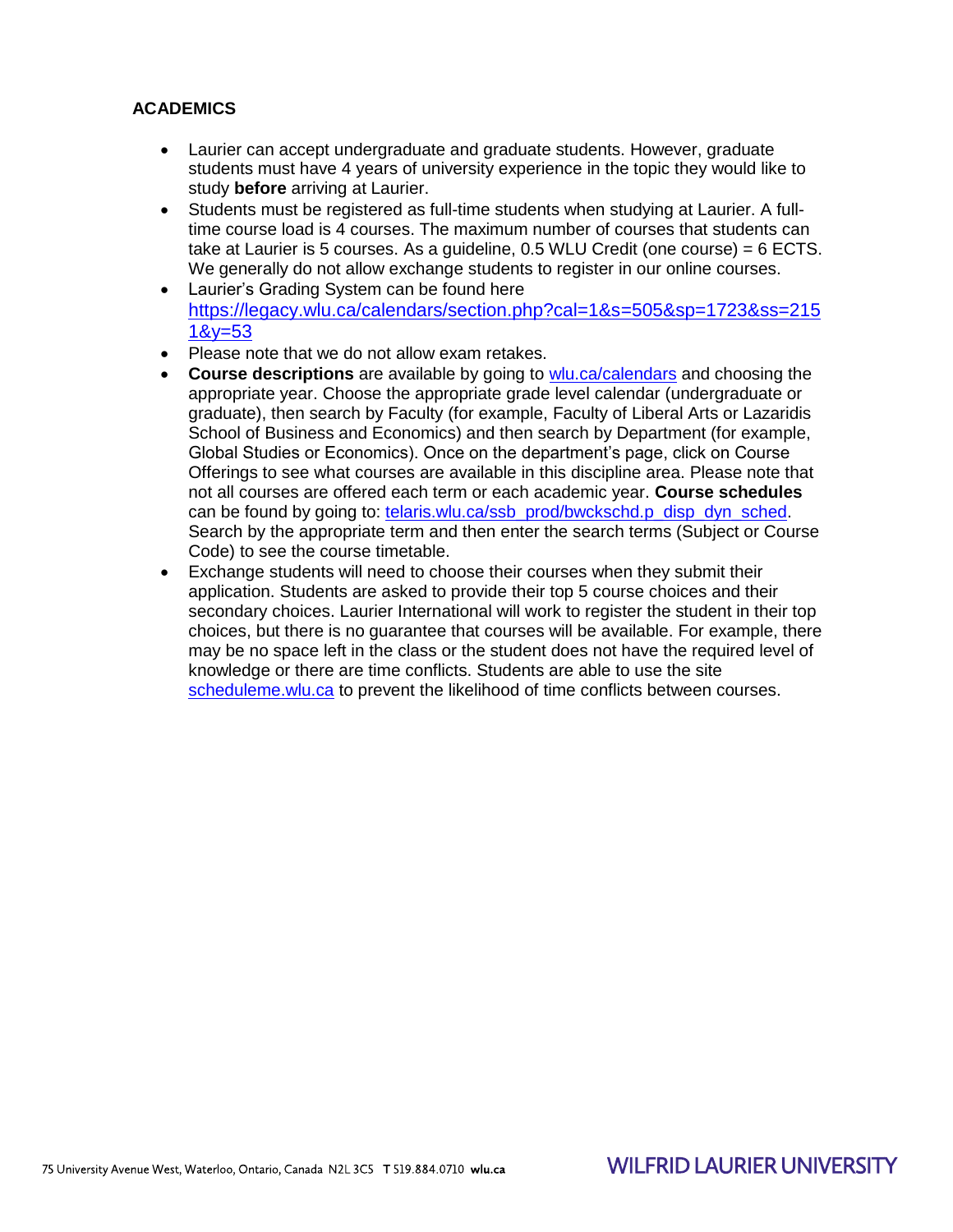We have two separate campuses (Brantford and Waterloo) with different course options available at each campus. It is not possible for exchange students to study at both campuses and partner universities must choose a campus of study when students are nominated.



Our Brantford campus is rooted in the downtown core, offering students a unique campus life experience. Brantford is approximately a one-hour drive along the QEW and Hwy. 403 from Toronto and the Niagara region. The city has a population of over 97,000, and has a small town feel with big city amenities. Proud to be the hometown of hockey's "Great One," Wayne Gretzky, Brantford is a city where sporting events and recreational activities are an integral part of community life.

## **Programs/courses available at Brantford:**

#### **Faculty of Human & Social Sciences**

 Criminology, Game Design and Development, Health Studies, Leadership, Policing and Psychology.

#### **Faculty of Liberal Arts**

**Economics** 

- Society, Culture and Environment, Digital Media and Journalism, History, English, Youth and Children's Studies, Human Rights and Human Diversity, Indigenous Studies, Languages, Law and Society.
- **Lyle S. Hallman Faculty of Social Work** • Social Work
- **Lazaridis School of Business and**

## **Programs/courses available at Waterloo:**

#### **Faculty of Arts**

 Anthropology, Archaeology & Classical Studies, Communication Studies, Cultural Studies, English, Environmental Studies, Film Studies, Geography, Global Studies, History, Languages and Literatures (Arabic, French, German, Italian, Spanish), Medieval Studies, North American Studies, Philosophy, Political Science, Religion & Culture, Sociology, Women & Gender Studies.

### **Faculty of Music \***

**Music** 

#### **Faculty of Science**

Economics

 Biology, Chemistry and Biochemistry, Health Sciences, Kinesiology and Physical Education, Mathematics, Physics and Computer Science, Psychology.

### **Lazaridis School of Business and Economics**

 Business (Accounting, Business Technology Management, Finance, Marketing, Operations and Decision Sciences, Organizational Behaviour/Human Resource Management, Policy).



Our Waterloo campus is located in the thriving, culturally diverse community of Kitchener-Waterloo (K-W). Located one hour west of Toronto, this city offers plenty of hiking trails, golf courses, skating rinks, soccer fields and even a ski hill. With a population of about 365,000 K-W is small enough to be safe and easy to get around, yet big enough to provide great restaurants, shopping and entertainment.

# **WILFRID LAURIFR UNIVERSITY**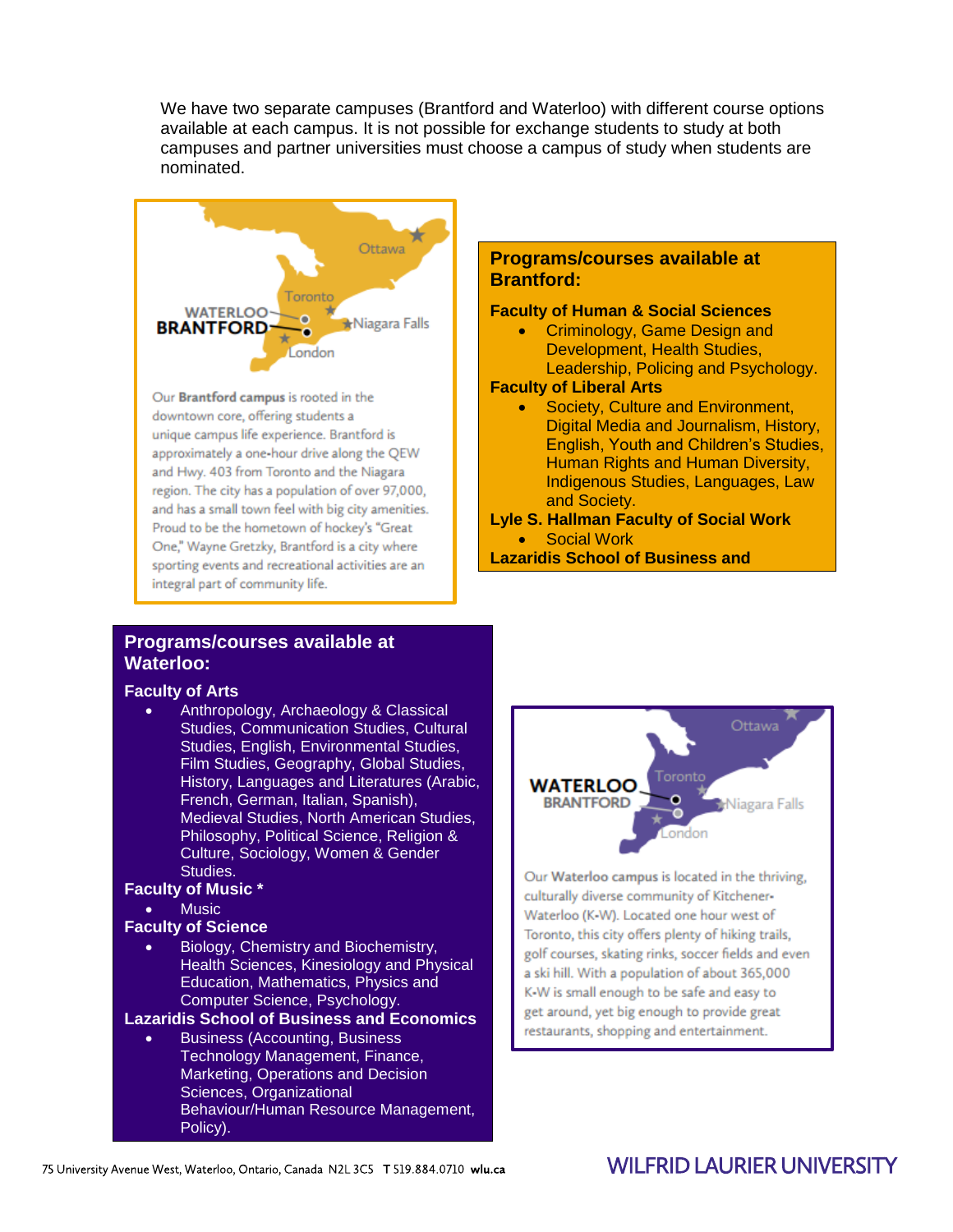## **TRANSCRIPTS**

- One official transcript will be sent to the partner university after the study period has ended.
	- $\circ$  Fall term students: the official transcripts will be mailed by end of February.
	- o Winter term and full year students: the official transcripts will be mailed byend of June.
- Please note that Laurier will not release the transcript to the partner university if the student has outstanding debts to the university.
- Additional transcripts can be ordered from Service Laurier for a fee. Please go to [wlu.ca/transcripts.](http://wlu.ca/transcripts)
- Transcripts for our students who have studied at your institution need to be mailed as we require the official hard copy to be sent directly from the institution of study. You can use the mailing address listed on the first page with attention to the Student Abroad Advisor.

#### **STUDENT SERVICES**

- Laurier International offers support services to all international students to support their transition and academic success at Laurier. Student advising and support will be easily accessible to students throughout the term.
- Orientation days are scheduled prior to the start of classes in September and January. Attendance is mandatory.
- Exchange students will be paired with a Global Engagement Student Ambassador (GESA) before their arrival. GESAs are Laurier students who volunteer their time to help support exchange students through their transition to Laurier and Canada.
- Events and activities are scheduled throughout the term for exchange students.
- Exchange students have access to all the services offered on campus including the library, Athletic Centre, pool, Centre for Student Success (includes: Accessible Learning Centre, Mathmatics Assistance Centre, Writing Centre, Study Skills and Supplementary Instruction Centre), Student Wellness Centre (includes: health and counselling services), Career Centre, student clubs, Centre for Student Life and Engagement etc.
- Student wellness is a priority at Laurier and our goal is to provide students with seamless, coordinated care and collaborative services at our Student Wellness Centres on each campus. Students may access a number of wellness professionals in order to enhance their health and wellbeing while at Laurier. These professionals might include doctors, social workers/counsellors, registered nurses, chiropractors, registered massage therapists, and a psychiatrist. [https://students.wlu.ca/wellness](https://students.wlu.ca/wellness-and-recreation/health-and-wellness/)[and-recreation/health-and-wellness/](https://students.wlu.ca/wellness-and-recreation/health-and-wellness/)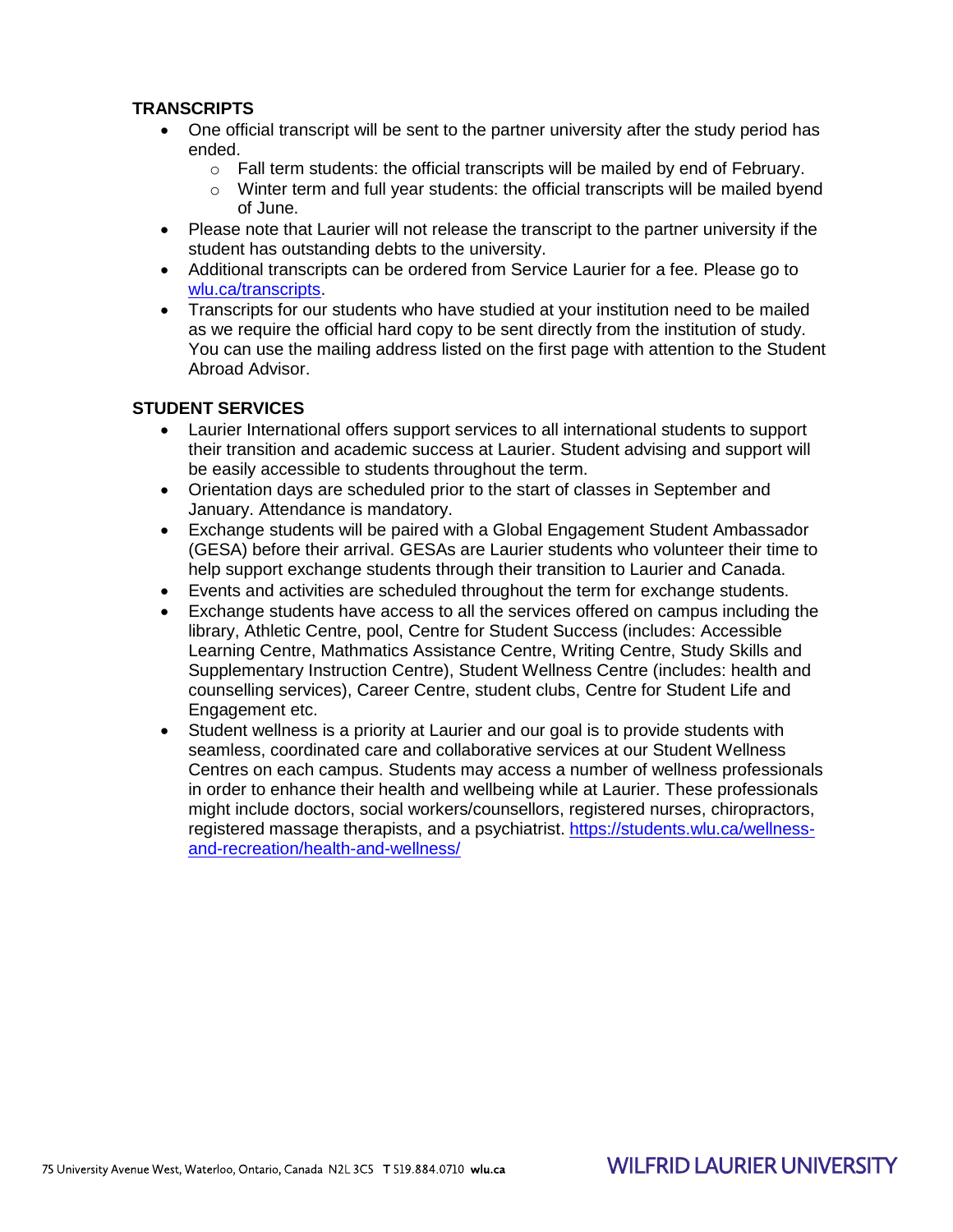# **STUDENT FEES**

All incoming exchange students will be charged the following incidental fees (approximate costs listed are in Canadian currency):

# **Universal Health Insurance Plan (UHIP) \$204/term**

UHIP is a mandatory charge for all students**\*** [uhip.ca](http://uhip.ca/) **\*** If you have existing coverage through one of the pre-approved plans, you may be able to opt out of the insurance. You will need to pay upfront and then apply to be reimbursed.

# **Supplementary Health & Dental Plan**

**Undergraduate Students\*** *\$218/term* 

[https://www.studentvip.ca](https://www.studentvip.ca/) 

**\*** If you have existing coverage that is equivalent to this coverage, you will be able to opt out of the health and/or dental plan fees. Note that travel health insurance is not equivalent to the supplementary health and dental plan.

# *Graduate Students\** **\$550**

<http://www.wlugsa.ca/health-and-dental-plan/>

**\*** If you have existing coverage, you will be able to opt out of the health and/or dental plan fees.

**\*** The fee is for 12 months of coverage. You can apply to be refunded for the amount that you don't use when you leave.

## **Bus Pass for Undergraduate and Graduate Students**

*Waterloo Students* **\$82/term** Gives students unlimited access to the local transit system called Grand River Transit [www.grt.ca](http://www.grt.ca/)

# *Brantford Students* **\$48/term**

Gives students unlimited access to the Brantford City Transit system [www.brantford.ca/transit](http://www.brantford.ca/transit)

# **ESTIMATED EXPENSES**

| <b>Accommodation</b>                                                         | \$450-650/month |
|------------------------------------------------------------------------------|-----------------|
| Food                                                                         | \$300/month     |
| <b>Telephone</b>                                                             | \$50/month      |
| <b>Text Books</b>                                                            | \$500/term      |
| <b>Optional Exchange Student Activities</b>                                  | \$250/term      |
| <b>Transportation from Airport</b>                                           | \$100           |
| * Other expenses to consider: appropriate clothing for weather, house suppro |                 |

expenses to consider: appropriate clothing for weather, house supplies, leisure and entertainment, travel, etc.

# **WILFRID LAURIFR UNIVERSITY**